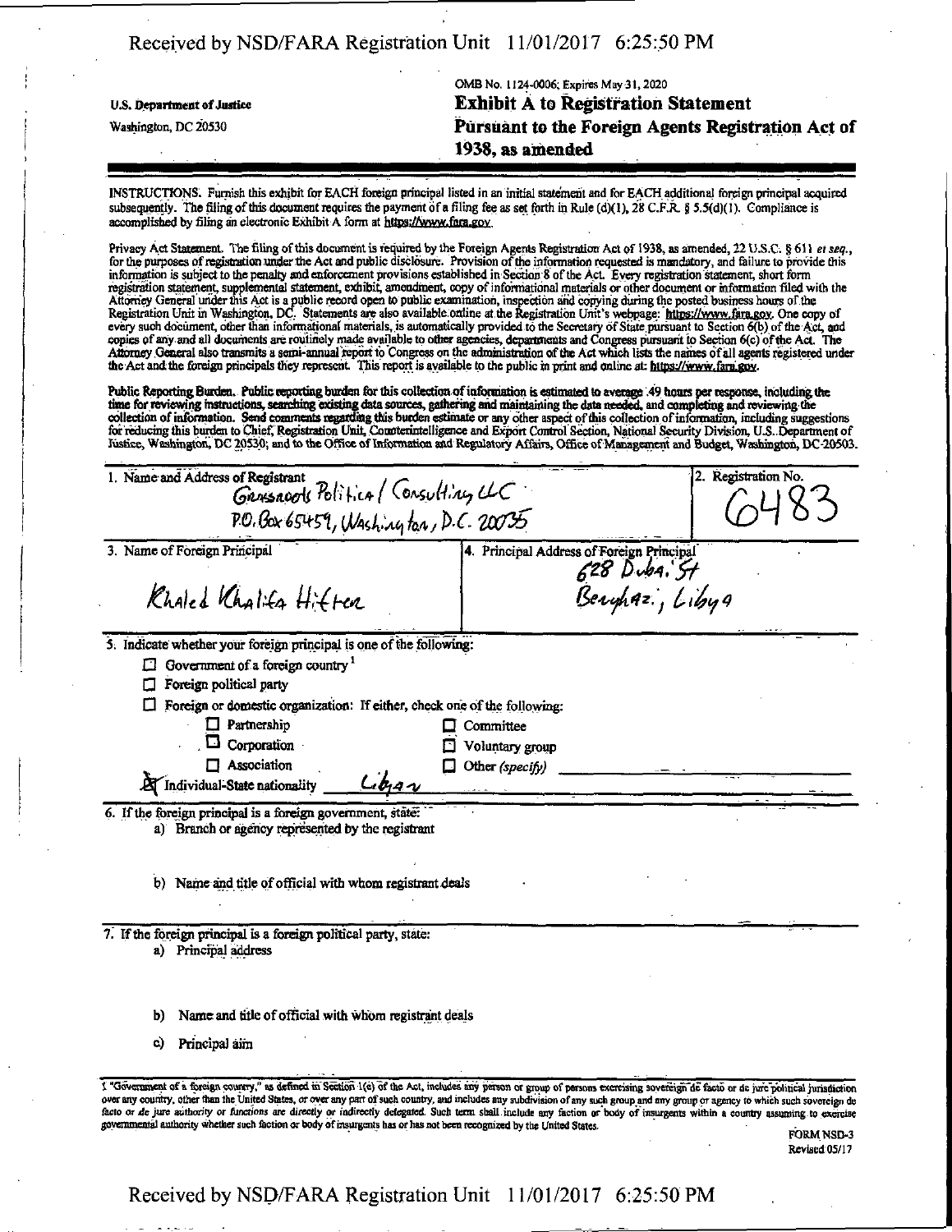| $\cdots$                                                                                                                                                         |  |
|------------------------------------------------------------------------------------------------------------------------------------------------------------------|--|
| If the foreign principal is not a foreign government or a foreign political party:<br>a) State the nature of the business or activity of this foreign principal. |  |
|                                                                                                                                                                  |  |
| Advisem(polition), stantegic, busismss quidance) to General Hitten                                                                                               |  |
|                                                                                                                                                                  |  |
|                                                                                                                                                                  |  |
|                                                                                                                                                                  |  |
|                                                                                                                                                                  |  |
|                                                                                                                                                                  |  |
|                                                                                                                                                                  |  |
|                                                                                                                                                                  |  |
|                                                                                                                                                                  |  |

| b) Is this foreign principal:                                                                   |                            |
|-------------------------------------------------------------------------------------------------|----------------------------|
| Supervised by a foreign government, foreign political party, or other foreign principal         | Yes <sup>1</sup> No □      |
| Owned by a foreign government, foreign political party, or other foreign principal              | $Yes \Box No$ $\Box$       |
| Directed by a foreign government, foreign political party, or other foreign principal           | $Yes \Box No$              |
| Controlled by a foreign government, foreign political party, or other foreign principal         | Yes □ No 内                 |
| Financed by a foreign government, foreign political party, or other foreign principal           | Yes $\Box$ No $\mathbb{R}$ |
| Subsidized in part by a foreign government, foreign political party, or other foreign principal | Yes□ No 图                  |
|                                                                                                 |                            |

*9. Explain fully all items answered "Yes" in Item 8(b). (If additional space is needed, a full insert page must be used.)* 

Khaled Khalita Hiften is a Captain (militiry officer) who serves under the command and direction of the *Comander* and Chief of the Libyan National Aramy (CNA), General Khalita Hitten.

10. If the foreign principal is an organization and is not owned or controlled by a foreign government, foreign political party or other foreign principal, state who owns and controls it

#### EXECUTION

In accordance with 28 U.S.C. § 1746, the undersigned swears or affirms under penalty of perjury that he/she has read the information set forth in this Exhibit A to the registration statement and that he/she is familiar with the contents thereof and that such contents are in their entirety true and accurate to the best of his/her knowledge and belief.'

| Date of Exhibit A Name and Title |                                           | Signature |
|----------------------------------|-------------------------------------------|-----------|
| Novembor 1, 2017                 | Daniel Fance, (Director, Grassouts PCLUC) |           |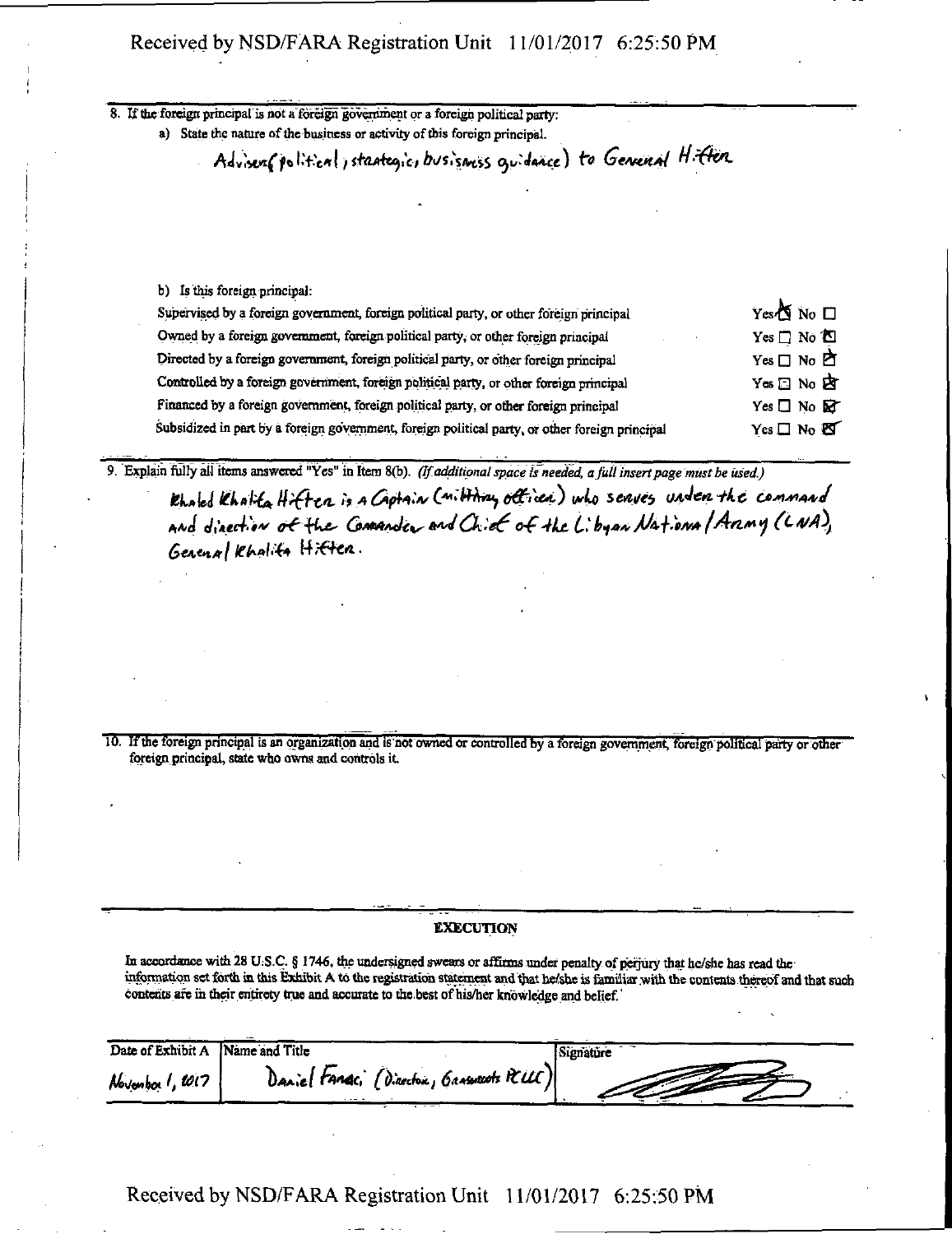OMB No. 1124-0004; Expires May 31,2020 **li.s. Department of justice Exhibit B to Registration Statement Washington, DC 20530 Pursuant to the Foreign Agents Registration Act of 1938, as amended** 

INSTRUCTIONS: Aregistrant must furnish as an Exhibit B copies of each written agreement and the terms and conditions of each oral agreement with his foreign principal, including all modifications of such agreements, or, where no contract exists, a full statement of all the circumstances by reason of which the registrant is acting as an agent of a foreign principal. Compliance is accomplished by tiling an dectronic Exhibit B form at https://www.fara.gov.

Privacy Act Statement. The filing of this document is required for the Foreign Agents Registration Act of 1938, as amended, 22 U.S.C. § 611 et seq., for the purposes of registration under the Act and public disclosure. Provision of the information requested is mandatory, and failure to provide<br>the information is subject to the penalty and enforcement provisions establi registration statement, supplemental statement, exhibit, amendment, copy of mformationai materials or other document or information filed with the Attorney General underthis Act is a public record open to public examination, inspection and copying during the posted business hours ofthe Registration Unit in Washington, DC. Statements are also available online at the Registration Unit's webpage: https://www.fara.gov. One copy of every such document, other than infonnational materials, is automatically provided to the Secretary of State pursuant to Section 6(b) ofthe Act, and copies of any and all documents are routinely made available to other agencies, departments and Congress pursuant to Section 6(c) of the Act. The Attorney General also transmits a semi-annual report to Congress oh the administration of the Act which lists the names of all agents registered under the Act and the foreign principals they represent. This report is available to the public in print and online at: https://www.fara.goy.

Public Reporting Burden. Public reporting burden for this coUection of information is estimated to average 33 hours per response, including the time for reviewing instructions, searching existing data sources, gathering and maintaining the data needed, and completing and reviewing the collection of information. Send comments regarding this burden estimate or any other aspect of this collection of information, including suggestions for reducing suggestions for reducing suggestions for reducing suggestion Justice, Washington, DC 20530; and to the Office of Information and Regulatory Affairs, Office of Management and Budget, Washington, DC 20503.

1. Name of Registrant 2. Registration No.

3. Name of Foreign Principal

Khaled Khaffa Hiften

GRASSRUOTS Political Consulting LCC

Check Appropriate Box:

- 1.  $\mathbb N$  The agreement between the registrant and the above-named foreign principal is a formal written contract. If this box is checked, attach a copy of the contract to this exhibit.
- 5.  $\Box$  There is no formal written contract between the registrant and the foreign principal. The agreement with the above-named foreign principal has resulted from an exchange of correspondence. If this box is checked, attach a copy of all pertinent correspondence, including a copy of any initial proposal which has been adopted by reference in such correspondence.
- 6.  $\Box$  The agreement or understanding between the registrant and the foreign principal is the result of neither a formal written contract nor an exchange of correspondence between the parties. If this box is checked, give a complete description below of the terms and conditions of the oral agreement or understanding, its duration, the fees and expenses, if any, to be received.
- 7. Describe fully the nature and method of performance of the above indicated agreement or understanding.

The paristrant will provide political and strategic advocacy activities in the U.S. Congress on belief of the Hiften Earnily. In addition, political and stationic advice will be provided to the Hitter Camin on a consistent back.

> FORM NSD-4 Revised 05/17

 $6483$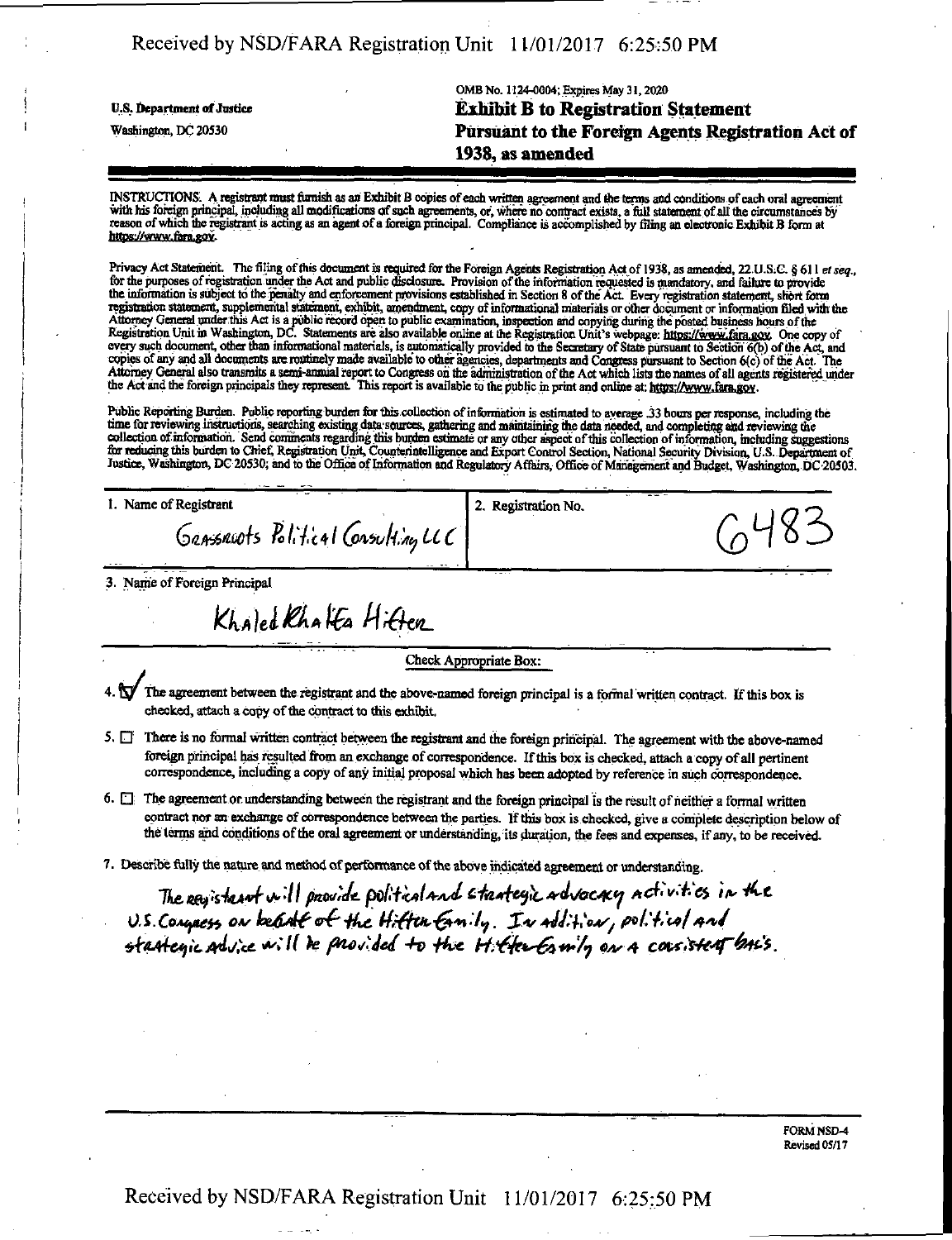8. Describe fully the activities me registrant engages in or proposes to engage in on behalf of the above foreign principal.

As stated in \$7, the negistant will provide political and strategic advice to the Hitten family. The nogistional will also advocate the political and strategic intenests of the Hitten Early in the U.S. Congress. The advocacy efforts are to provide a clean Namartive of the Hitten Eamily, its capabilities and desines the strengther nuttilateral relationships for the acctourtion of the literal of Libya and its people.

9. Will the activities on behalf of the above foreign principal include political activities as defined in Section 1(o) of the Act and in the footnote below? Yes  $\boxed{M}$  No  $\boxed{1}$ the footnote below? Yes M

If yes, describe all such political activities indicating, among other things, tbe relations, interests or policies to be influenced

together with the means to be employed to achieve this purpose.<br>Stantey: c advocacy via lobbying in the U.S. House and Sensate neganding the political, militang, *5to4r^;c\*<UMt^ M /4^<J <\* HJC- 0\$. tfwu W&wfc, W^W^ H&fofyXilf MIV^H^<sup>I</sup>* For the note of the Hifton family in the future political, military and stantagic intenests<br>of Liby a. Olions to testify in Committee Hearings and husting briefings for Congressions/ staf will be sought to athieve our advocacy goals.

#### EXECUTION

m accordance with 28 U.S.C. § 1746, the undersigned swears or affirms under penalty of perjury that he/she has read the mformation set forth in this Exhibit B to the registration statement and that he/she is familiar with the contents thereof and that such contents are in their entirety true and accurate to the best of his/her knowledge and belief.

| Date of Exhibit B | <b>Name and Title</b> | <b>Signature</b>                                             |
|-------------------|-----------------------|--------------------------------------------------------------|
|                   |                       |                                                              |
|                   |                       | Movember 1, 2017 \ Daniel Famai (Directore, Grassmoots PCUC) |
|                   |                       |                                                              |
|                   |                       |                                                              |

domestic or foreign policies of the United States or with reference to the political or public interests, policies, or relations of a government of a foreign country or a foreign political<br>party.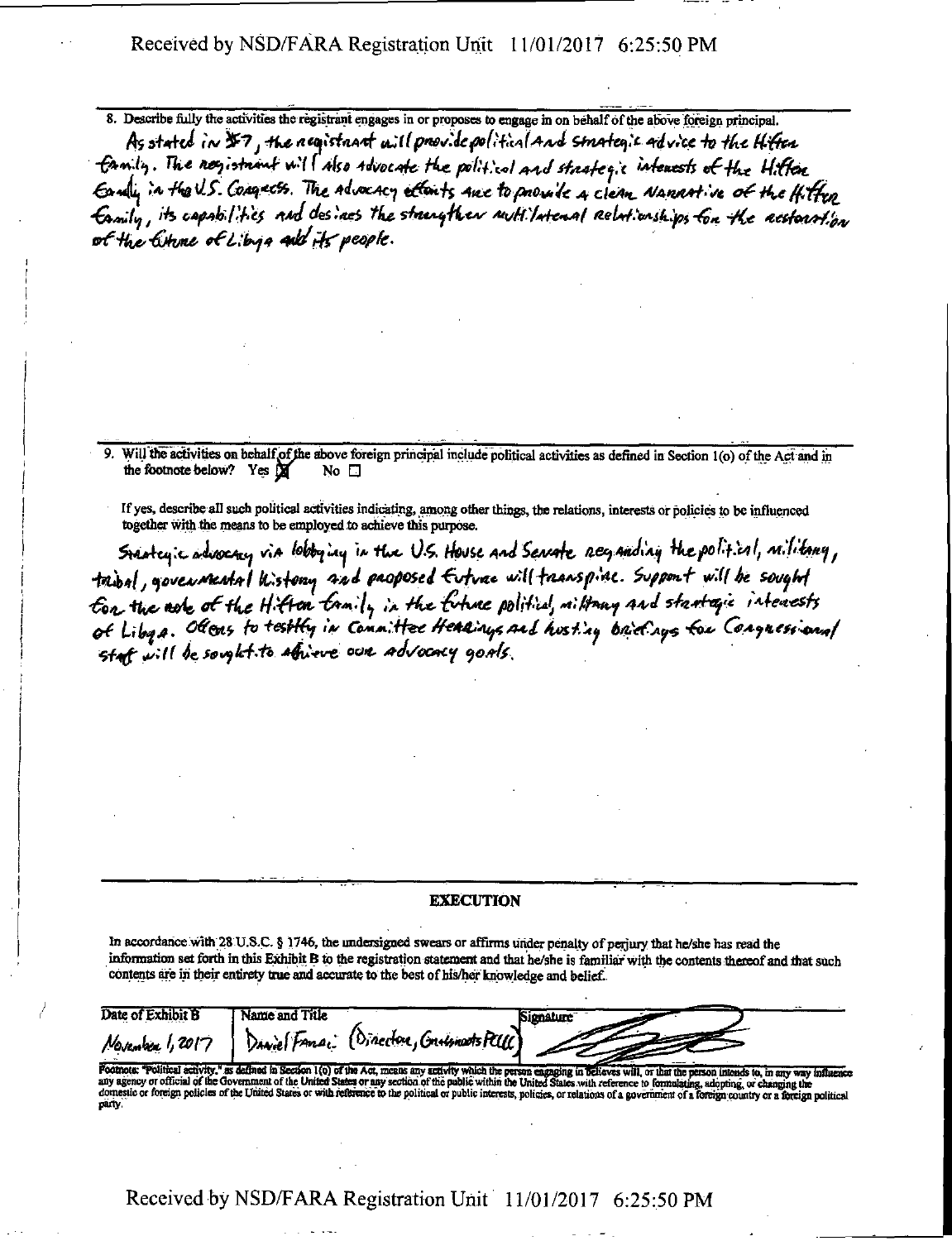

#### **Grassroots Political Consulting LLC**

P.O. Box 65459

Washington, D.C 20035

CeUi (202) 642-3977

Email: dan@grassrootspc.com

#### WWW.Crassrootspc.com

### **Consulting Services Contract**

**Daniel Farad or the assigned Designated Entity, Grassroots Political Consulting LLC (herein after referred to as the "CONSULTANT") of Alexandria, Virginia, does contract with Khaled Khalifa Hifter (herein after referred to as "THE CLIENT") to provide political and strategic consulting services in consideration for a monthly retainer payment of twenty thousand dollars (\$20,000.00 USD) paid to the CONSULTANT for a (6) month term**  beginning on November 1, 2017. Total payments at the conclusion of the contract will be in **the amount of one hundred twenty thousand dollars (\$120,000,00 USD), the official terms of the contract are to begin on November 1,2017 and continuing through April 30,2018. An invoice will be remitted from the CLIENT to the CONSULTANT by the 1st day of each month. The payments must be received by official check or electronic wire transfer on a NET-7 billing cycle. Monthly retaiherpayments are to be made directly from the CLIENT to the CONSULTANT.** 

Changes to the agreement may only be made under agreement between the CLIENT and the CONSULTANT. At the conclusion ofthis contract on or prior to April 30,2018, the CLIENT and the CONSULTANT exercise the option to renew and/or revise the terms ofthis contract for an additional term under agreement between the parties.

Either party may terminate this Agreement without cause upon sixty (60) days written notice. Upon such termmation, the CONSULTANT and the CLIENT-shaU be released from any and all further obligations under this Agreement) except that the CLIENT shall be obligated to pay the CONSULTANT its monthly retainer agreement owing to the CONSULTANT through the day on which CONSULTANTS contract is terminated. The CONSULTANT contract obligationsshall continue pursuant to the terms and conditions of this Agreement

If the CLIENT or the CONSULTANT early terminates this Agreement without cause as provided in subparagraph (a) above, the CONSULTANT shall receive the equivalent of two (2) months of the CONSULTANT'S retainer fees, less deductions required by law,